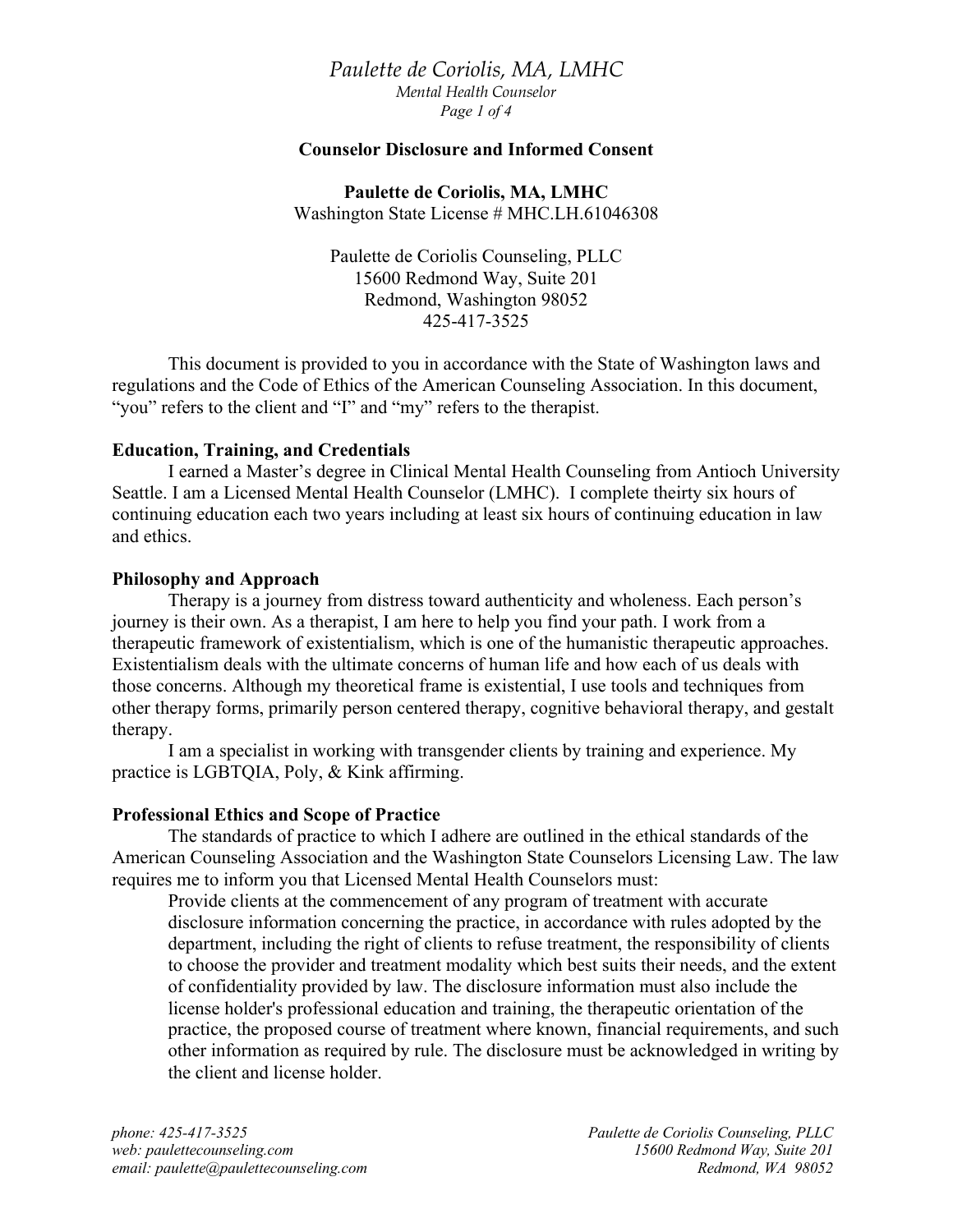# *Paulette de Coriolis, MA, LMHC Mental Health Counselor Page 2 of 4*

## **Privacy**

I only request information from you when it is beneficial to the counseling process. I will not obtain information about you through Internet searches or social media except in an emergency.

# **Boundaries, Multiple Relationships, and Ethics**

In order to provide effective and ethical counseling services, I avoid certain forms of relationships, which are commonly referred to as *dual relationships* or *multiple relationships*. I will not start a counseling relationship with you if we have a prior relationship including a significant friendship, romantic, or sexual relationship, or if I have had such a relationship with one of your family members or romantic partners. If we have had a casual or distant relationship, I may enter into a counseling relationship with you after careful consideration, including consultation with my supervisor or other mental health professionals. Once we have established a counseling relationship, I will not have a social relationship with you outside of my office, whether we have ended our therapy relationship or not.

Once we have established a counseling relationship, I will not at any time have a significant friendship, romantic, or sexual relationship with you, your family members, or your romantic partners. This prohibition applies to current and former clients.

# **Confidentiality**

All information discussed between counselor and client is strictly confidential. By law, information pertaining to our professional relationship can be released only with your prior written consent. Exceptions to confidentiality according to Washington State Law include the following:

- If in my professional opinion, I believe that you pose the risk of an imminent danger to the health or safety of other individuals (for example, violence and/or homicide), I am required to intervene, which may include asking for assistance from other mental health professionals, informing the other individuals at risk, or calling the police;
- If you are potentially at risk for harm to self (suicide), I may legally break confidentiality and call the police, the county crisis team, or other persons. I am not required by Washington State Law to do this and will explore all other options with you before I take this step. If you were unwilling or unable to take steps to guarantee your safety, I will call the police, the county crisis team, or other persons as appropriate;
- In cases of suspected child abuse or neglect, I am required by law to report information to Child Protective Services;
- In cases of suspected abuse of an elderly adult, developmentally disabled person, or other vulnerable adult, I am required by law to report information to Adult Protective Services;
- If you are involuntarily detained under the mental health treatment act and a court finds that my testimony is necessary to protect you or the public;
- In response to a subpoena from the Washington State Secretary of Health. The secretary may subpoena only records related to a complaint or report;
- If you waive this privilege by bringing charges against me.

Additionally, I may not disclose, or be compelled to testify about, any information acquired from our consultations when the information was necessary to enable me to render professional services to those you, except as noted in the paragraph immediately above. If I need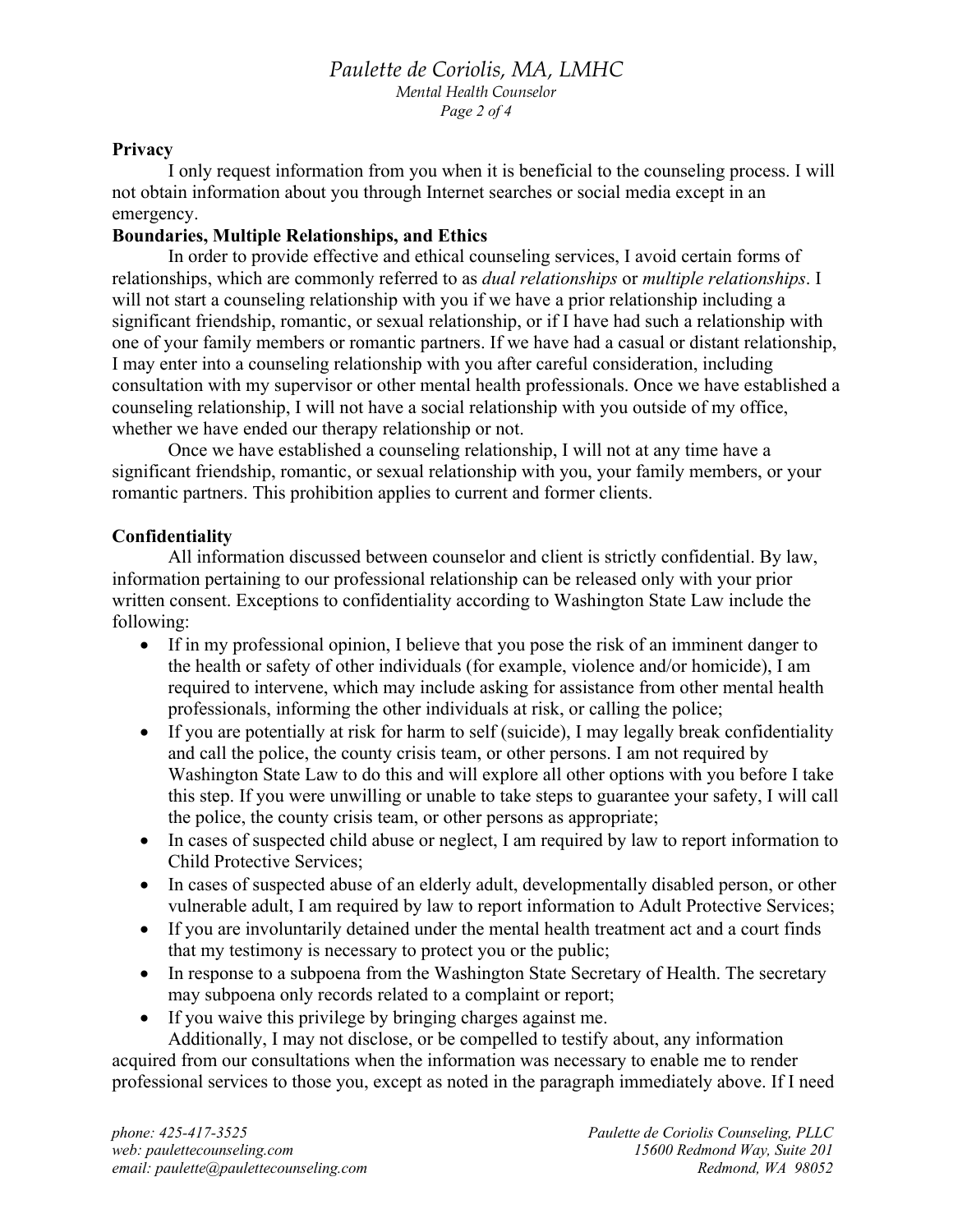## *Paulette de Coriolis, MA, LMHC Mental Health Counselor Page 3 of 4*

to breach confidentiality, I will discuss it with you beforehand if possible and appropriate. For our mutual benefit, I participate in professional supervision and consultation with other mental health professionals; however I will not disclose any identifying information about you. Any mental health professionals that I consult with are likewise required to maintain confidentiality.

At the request of my supervisor, I provide her with contact information for my clients. She is also required to maintain confidentiality.

To ensure your confidentiality as a client, if I were to see you in public at any time, I will not initiate any contact with you. If you choose to initiate a visible or audible greeting, I will reciprocate but I will not attempt further communication unless you request it.

#### **Termination and Referral**

Although I counsel a wide range of clients, I am not competent in all domains of therapy. If your needs exceed my competence, I will provide you with clinically appropriate referral resources. If you decline the suggested referrals, I will have to discontinue our relationship.

During the course of our work together, when it becomes reasonably apparent that you no longer need my assistance, or are not likely to benefit, or are being harmed by continued counseling, I will have to discontinue our relationship. I will also discontinue our relationship if you do not pay fees as agreed upon. When ever possible, I will provide pre-termination counseling and recommend other service providers.

If you or another person with whom you have a relationship poses a risk of harm to me (for example, if you threaten me with violence), I will discontinue our relationship immediately.

#### **Fees**

My fee is \$135 for a 60-minute session. I have available a limited number of sliding scale slots. Will we discuss the fee at our first session; whatever fee we agree to, will be the "usual fee." Payment is due at the time of service.

I do not bill insurance companies; however, I can provide you with a "super bill" which states the service rendered and diagnosis. Many insurance companies will accept a super bill and reimburse you at their "out of network provider" rate. If we agree to a sliding scale slot, I cannot provide you with a super bill.

Preparation of documentation requested by you is billed at the usual fee per hour. Preparation of documentation requested by an attorney or court is billed at \$270 per hour. Please feel free to discuss financial arrangements with me at any time.

We have discussed the fee and agreed to \$ per hour

\_\_\_\_\_ Client

Counselor

#### **Appointment Times**

Sessions start at the time agreed and end 60 minutes later. If you are late, the session will still end 60 minutes after the agreed start time. If you expect to be late, I would appreciate it if you could call or text me. If you need to cancel or reschedule, please call or text me as soon as

*phone: 425-417-3525 Paulette de Coriolis Counseling, PLLC web: paulettecounseling.com 15600 Redmond Way, Suite 201 email: paulette@paulettecounseling.com Redmond, WA 98052*